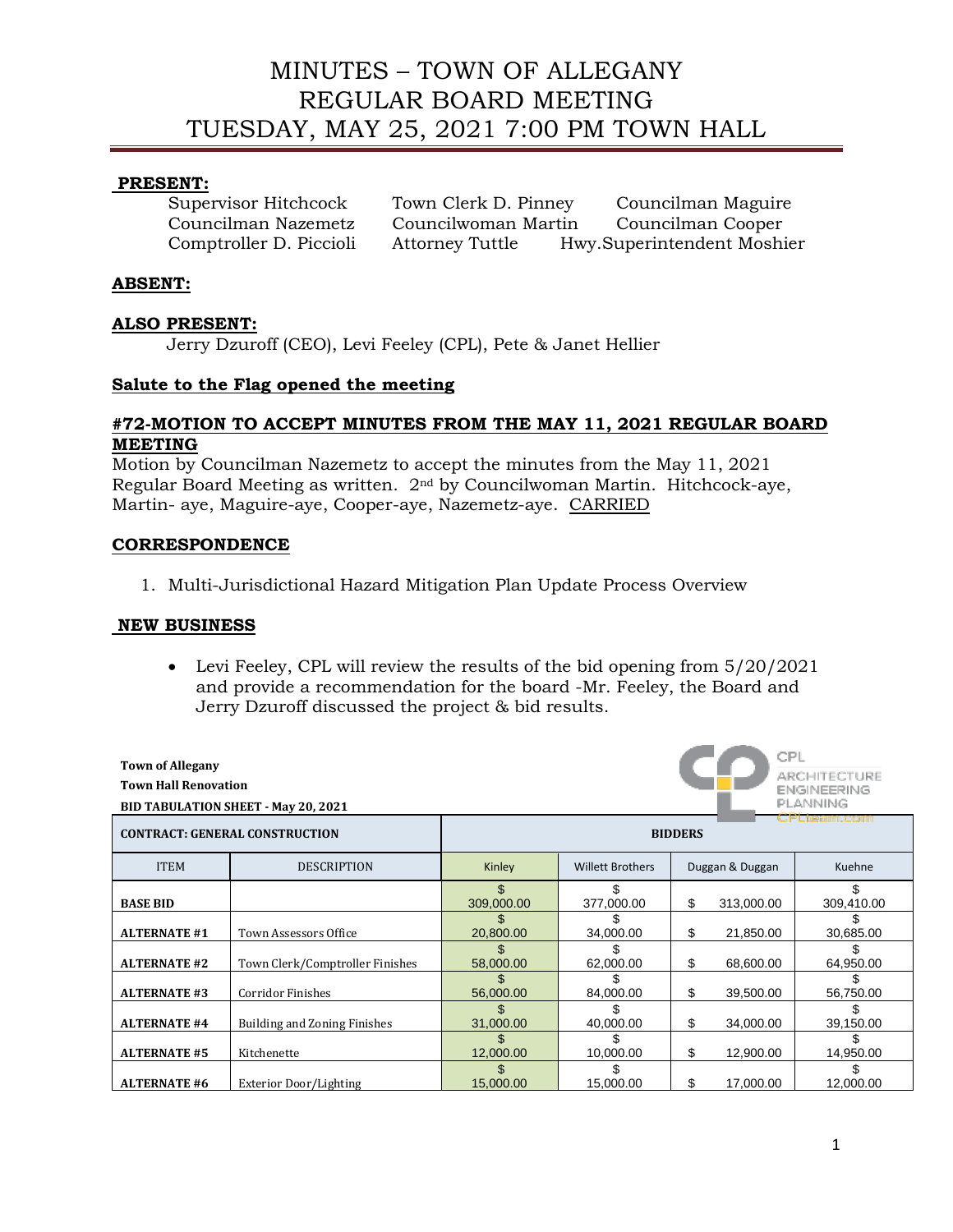# MINUTES – TOWN OF ALLEGANY REGULAR BOARD MEETING TUESDAY, MAY 25, 2021 7:00 PM TOWN HALL

|     | w                  |                                |                                         |                 |
|-----|--------------------|--------------------------------|-----------------------------------------|-----------------|
| TAL | 800.00<br>ᇊᄉ<br>ວບ | .00<br>000<br><b>000</b><br>Jz | .850.00<br>70C<br>൷<br>יו ור<br>$\cdot$ | .895.00<br>$-0$ |

\*NOTES: Base bid includes \$10,000.00 of Allowance

## **#73-MOTION TO AWARD THE BASE BID FOR THE CDBG TOWN HALL PROJECT**

Motion by Councilwoman Martin to award the bid for the CDBG Town Hall Improvement project to Kinley with a base bid of \$309.000.00 and alternates 1-6 for a total of \$501,800.00. 2nd by Councilman Nazemetz. Hitchcock-aye, Martin- aye, Maguire-aye, Cooper-aye, Nazemetz-aye. CARRIED

1. Appoint Deborah Bess as a regular part-time recreation department worker

## **#74-MOTION TO APPOINT RECREATION DEPARTMENT WORKER**

Motion by Councilwoman Martin to appoint Deborah Bess as regular part-time Recreation Department worker at a rate of \$12.50 per hour subject to a 6-month probationary period beginning May 26, 2021. 2nd by Councilman Cooper. Hitchcockaye, Martin- aye, Maguire-aye, Cooper-aye, Nazemetz-aye. CARRIED

2. Appoint Peter Stayer as a temporary summer highway worker

#### **#75-MOTION TO APPOINT TEMPORARY HIGHWAY WORKER**

Motion by Councilman Nazemetz to Appoint Peter Stayer as temporary Summer Highway Department worker at a rate of \$14.50 per hour beginning May 19, 2021. 2nd by Councilman Maguire. Hitchcock-aye, Martin- aye, Maguire-aye, Cooper-aye, Nazemetz-aye. CARRIED

3. Renew trail maintenance agreement with the City of Olean

## **#76-MOTION TO RENEW THE RIVER TRAIL MAINTENANCE AGREEMENT**

Motion by Councilman Maguire to renew the Intermunicipal Shared Maintenance agreement for the Allegheny River Trail with the City of Olean effective 6/1/2021. 2nd by Councilwoman Martin. Hitchcock-aye, Martin- aye, Maguire-aye, Cooper-aye, Nazemetz-aye. CARRIED

#### **OLD BUSINESS - none**